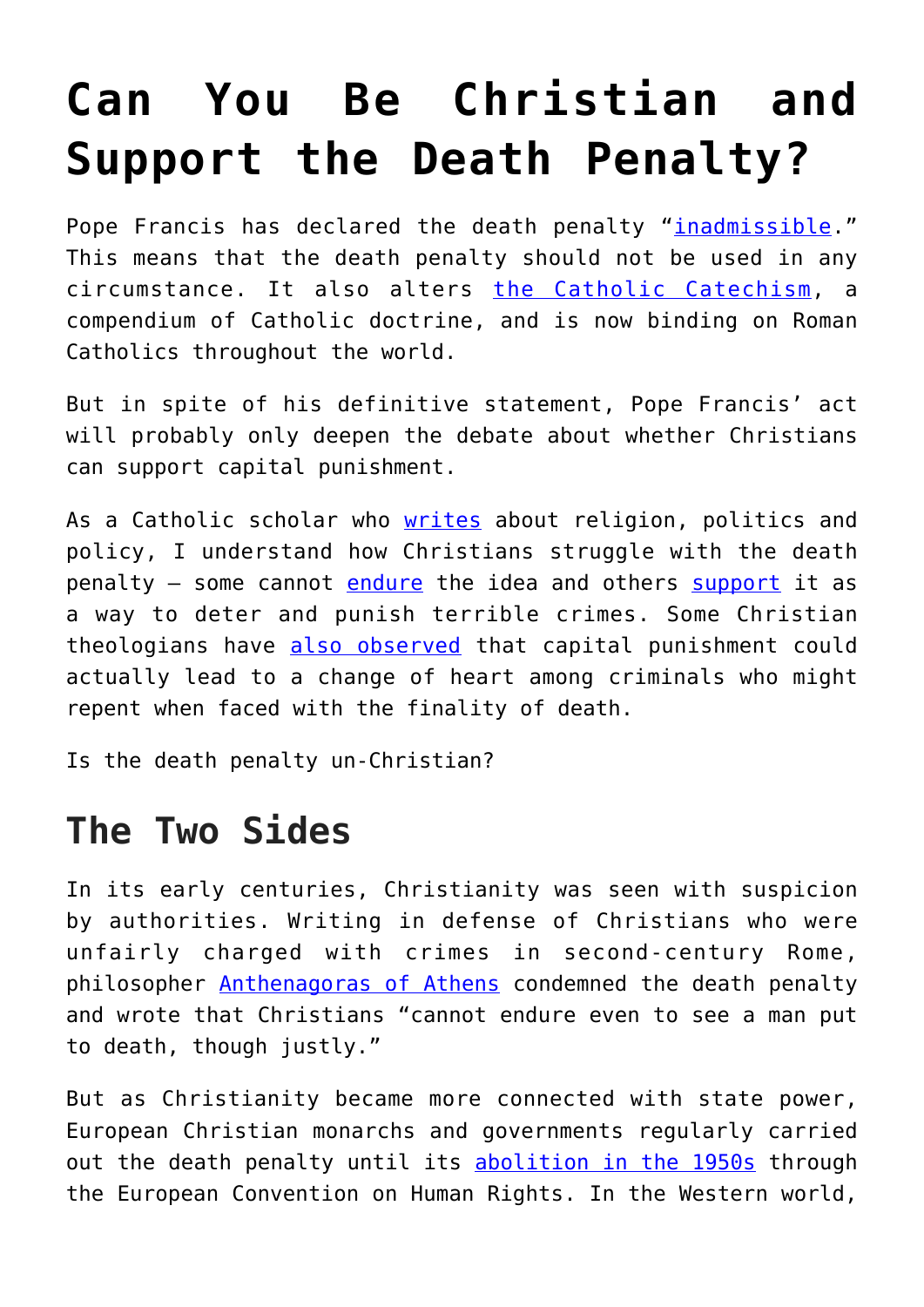today, only the [United States and Belarus](http://www.telegraph.co.uk/travel/maps-and-graphics/countries-that-still-have-the-death-penalty/) retain capital punishment for crimes not committed during wartime. But China, and [many nations](https://www.telegraph.co.uk/travel/maps-and-graphics/countries-that-still-have-the-death-penalty/) in the Middle East, South Asia and Africa still apply the death penalty.



Support for the death penalty is falling worldwide. [World Coalition](https://www.flickr.com/photos/death_penalty/2937014575/in/photolist-5twY7k-5twY8n-fFT65t-813yfq-Kx9TD-9DzEsj-poByNB-8iXGMk-pF8eu5-pF3YJe-cyXWLJ-pF3XUt-am3ELd-poDwNd-duVETN-p7gWwG-pCXtVf-cMrv1h-nGbnT3-4DZ2wd-9r5HDb-eZbScr-8jPh8h-eZH7J-21CetV-4McWq3-poDxjo-oJctxQ-aMeSDt-51k2hN-aynBpn-osEPKU-pF8dEu-oJct5W-8LYokp-acLEzH-8j1ZMd-Kx4iG-7CLrDR-eza2oB-nFANSF-9QSCGn-diNRn6-diNRyK-diNU2H-aSPx1F-92dZud-poByZt-8vbDmd-pF8euW) [Against the Death Penalty](https://www.flickr.com/photos/death_penalty/2937014575/in/photolist-5twY7k-5twY8n-fFT65t-813yfq-Kx9TD-9DzEsj-poByNB-8iXGMk-pF8eu5-pF3YJe-cyXWLJ-pF3XUt-am3ELd-poDwNd-duVETN-p7gWwG-pCXtVf-cMrv1h-nGbnT3-4DZ2wd-9r5HDb-eZbScr-8jPh8h-eZH7J-21CetV-4McWq3-poDxjo-oJctxQ-aMeSDt-51k2hN-aynBpn-osEPKU-pF8dEu-oJct5W-8LYokp-acLEzH-8j1ZMd-Kx4iG-7CLrDR-eza2oB-nFANSF-9QSCGn-diNRn6-diNRyK-diNU2H-aSPx1F-92dZud-poByZt-8vbDmd-pF8euW), [CC BY-SA](http://creativecommons.org/licenses/by-sa/4.0/)

According to a [2015 Pew Research Center Survey,](http://www.pewresearch.org/fact-tank/2015/07/13/some-major-u-s-religious-groups-differ-from-their-members-on-the-death-penalty/) support for the death penalty is [falling worldwide](https://deathpenaltyinfo.org/international-polls-and-studies-0). However, in the United States a majority of white Protestants and Catholics continue to be [in favor](https://www.jstor.org/stable/10.1111/1468-2508.t01-2-00006?seq=1#page_scan_tab_contents) of it.

Critics of the American justice system argue that the [deterrence value](http://deathpenalty.procon.org/view.answers.php?questionID=000983) of capital punishment is debatable. There are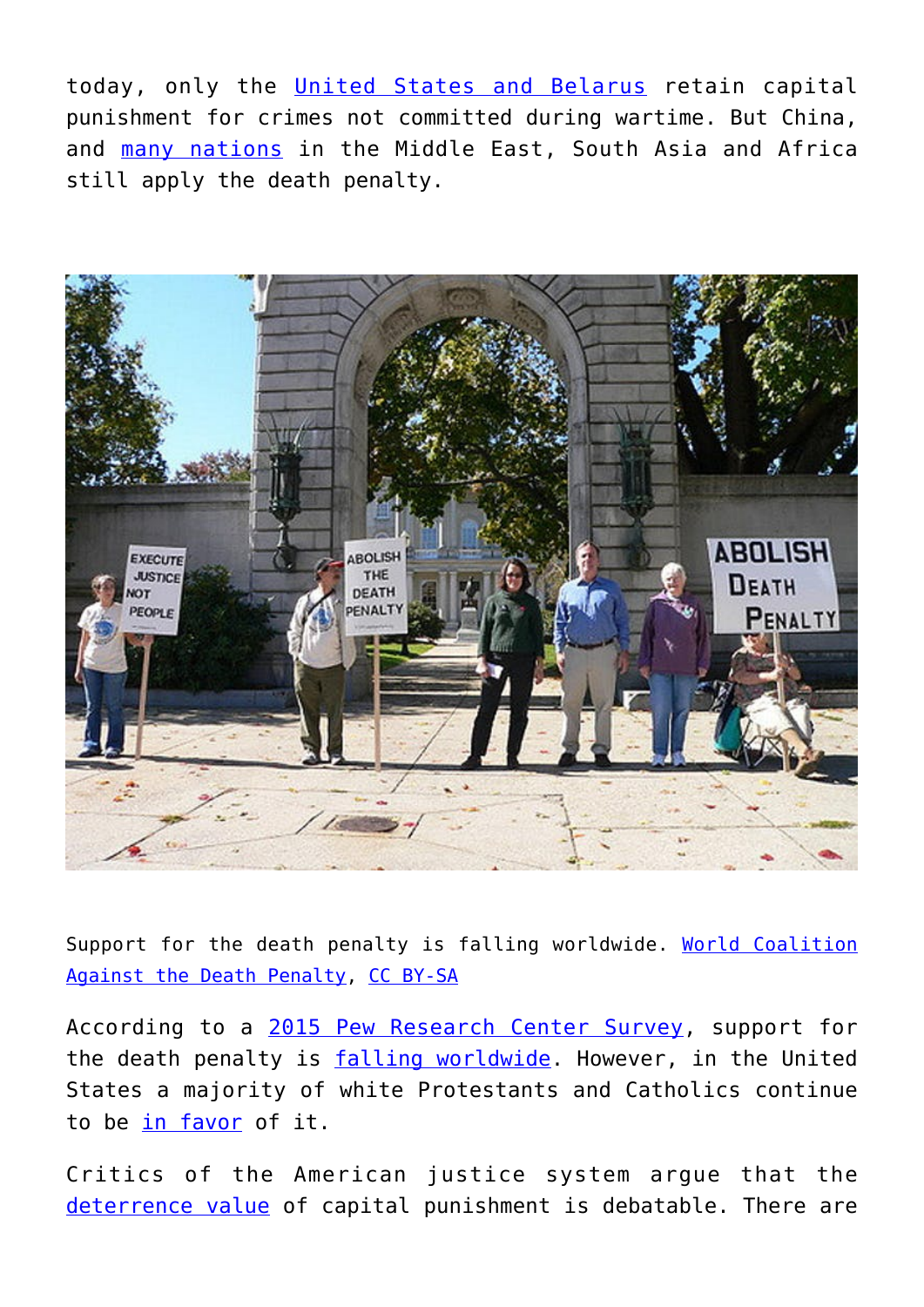also studies showing that, in the United States, capital punishment is [unfairly applied](http://www.ncadp.org/pages/racial-bias), especially to African-Americans.

## **Christian Views**

In the Hebrew Bible, [Exodus 21:12](https://www.biblegateway.com/passage/?search=Exodus+21%3A12&version=ESV) states that "whoever strikes a man so that he dies shall be put to death." In [Matthew's](https://www.biblegateway.com/passage/?search=Matthew+5%3A38-39&version=ESV) [Gospel,](https://www.biblegateway.com/passage/?search=Matthew+5%3A38-39&version=ESV) Jesus, however, rejects the notion of retribution when he says "if anyone slaps you on the right cheek, turn to him the other also."

While it is true that the Hebrew Bible prescribes capital punishment for a variety of offenses, it is also true that later Jewish jurists set out rigorous standards for the death penalty so that it could be used only in rare circumstances.

At issue in Christian considerations of the death penalty is whether the state has the obligation to punish criminals and defend its citizens.

St. Paul, an early Christian evangelist, wrote in his [letter](https://www.biblegateway.com/passage/?search=Romans+13&version=ESV) [to the Romans](https://www.biblegateway.com/passage/?search=Romans+13&version=ESV) that a ruler acts as "an avenger who carries out God's wrath on the wrongdoer." The Middle Ages in Europe saw thousands of murderers, witches and heretics put to death. While church courts of this period generally did not [carry out](http://www.historytoday.com/sean-mcglynn/violence-and-law-medieval-england) [capital punishment,](http://www.historytoday.com/sean-mcglynn/violence-and-law-medieval-england) they did turn criminals over to secular authorities for execution.

Thirteenth-century Catholic philosopher Thomas Aquinas argued that the death penalty [could be justified](http://www.aquinasonline.com/Questions/cappunsh.html) for the greater welfare of society. Later Protestant reformers also supported the right of the state to impose capital punishment. [John](http://www.ccel.org/ccel/calvin/calcom34.xiv.i.html) [Calvin,](http://www.ccel.org/ccel/calvin/calcom34.xiv.i.html) a Protestant theologian and reformer, argued that Christian forgiveness did not mean overturning established laws.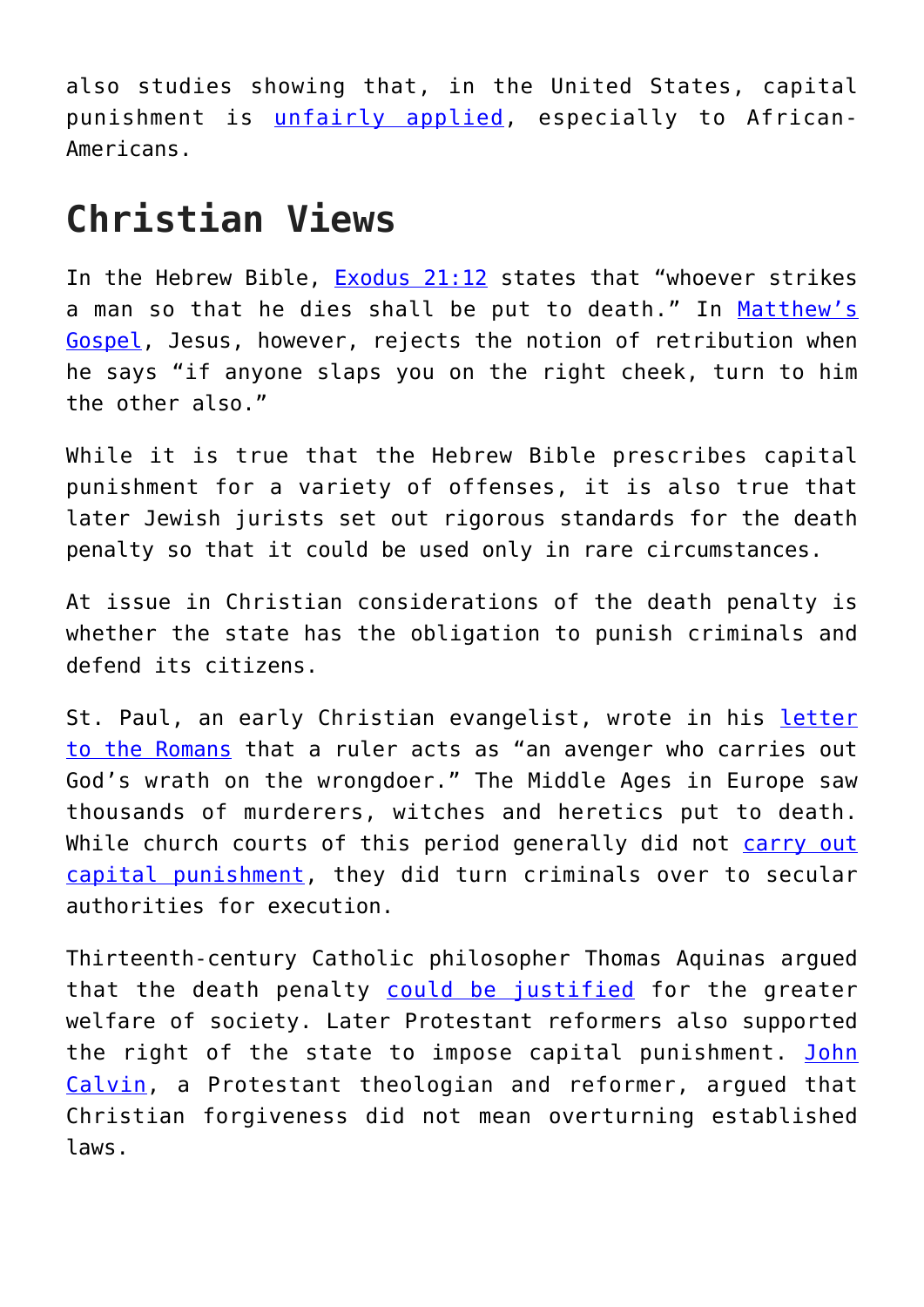## **The Position of Pope Francis**

Among Christian leaders, Pope Francis has been at the forefront of arguing against the death penalty.

The [letter](http://www.ncregister.com/daily-news/vatican-draft-alters-catechism-wording-on-capital-punishment-calling-it-ina) accompanying the Pope's declaration makes several points. First, it acknowledges that the Catholic Church has previously taught that the death penalty is appropriate in certain instances. Second, the letter argues that modern methods of imprisonment effectively protect society from criminals. Third, the letter states that this development of Catholic doctrine is consistent with the thought of the two previous popes: St. Pope John Paul II and Benedict XVI.

[St. John Paul II](http://w2.vatican.va/content/john-paul-ii/en/encyclicals/documents/hf_jp-ii_enc_25031995_evangelium-vitae.html) maintained that capital punishment should be reserved only for "absolute necessity." Benedict XVI also [supported](http://archive.santegidio.org/pageID/64/langID/ro/itemID/8704/.html) efforts to eliminate the death penalty.

Most important, however, is that Pope Francis is emphasizing an ethic of forgiveness. The Pope has argued that social justice applies to all citizens. He also believes that those who harm society should make amends through acts that affirm life, not death.